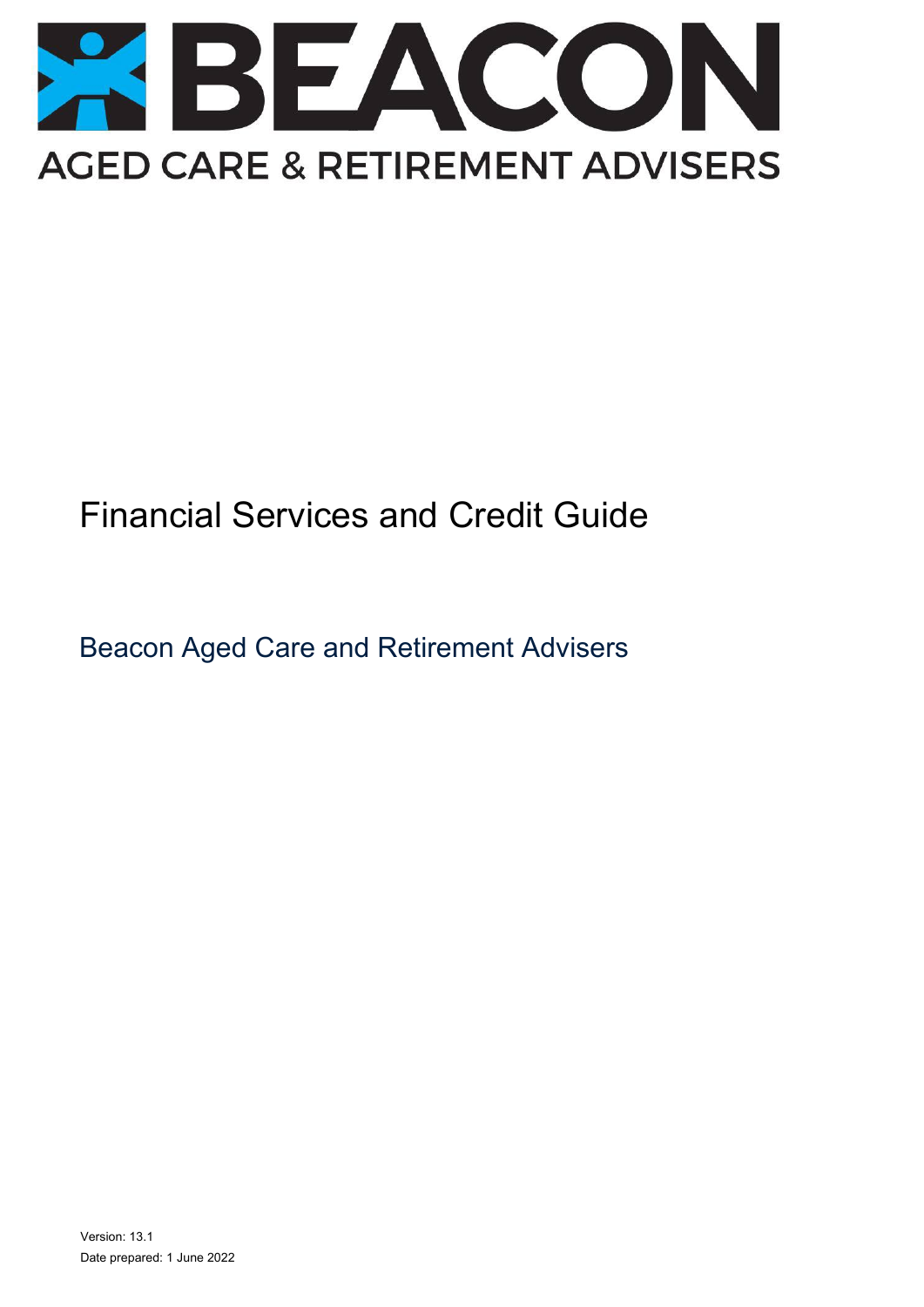This Financial Services and Credit Guide (FSCG) contains information that will help you decide whether to use the financial services we offer. It sets out:

- who we are and how we can be contacted
- the advice and services we provide
- information about our licensee, AMP Financial Planning Limited (AMP Financial Planning)
- our fees and how we, and AMP Financial Planning are paid in connection with those services
- how we manage your private information
- how you can complain about a matter relating to us or AMP Financial Planning

## Documents you may receive

We will provide you with a number of documents as you progress through our financial planning process to capture each stage of your advice journey. We may provide these documents to you electronically to your nominated email address, unless otherwise agreed.

When we provide personal advice it will normally be documented and provided to you in a Statement of Advice (SOA), known as a financial plan. The financial plan contains a summary of your goals and the strategies and any financial products we may recommend to achieve your goals. It also provides you with detailed information about product costs and the fees and other benefits we and others will receive, as a result of the advice we have provided.

If we provide further personal advice a financial plan may not be required. We will keep a record of any further personal advice we provide you for at least seven years after our relationship ends. You may request a copy of such records by contacting our office during that period.

If we recommend or arrange a financial product for you we will provide a product disclosure statement (PDS) or investor directed portfolio service (IDPS) guide where relevant. These documents contain the key features of the recommended product, such as its benefits and risks as well as the costs you will pay the product provider to manage that product. You should read any warnings contained in your advice document, the PDS or IDPS guide carefully before making any decision relating to a financial strategy or product.

#### **Not Independent**

Generally, we provide personal advice in line with our Approved Product and Services List (APSL) which may include financial products and services associated with the licensee. We may receive commissions from life insurance products we recommend and non-monetary benefits such as training and educational seminars from product providers. For these reasons, we are not considered independent, impartial, or unbiased.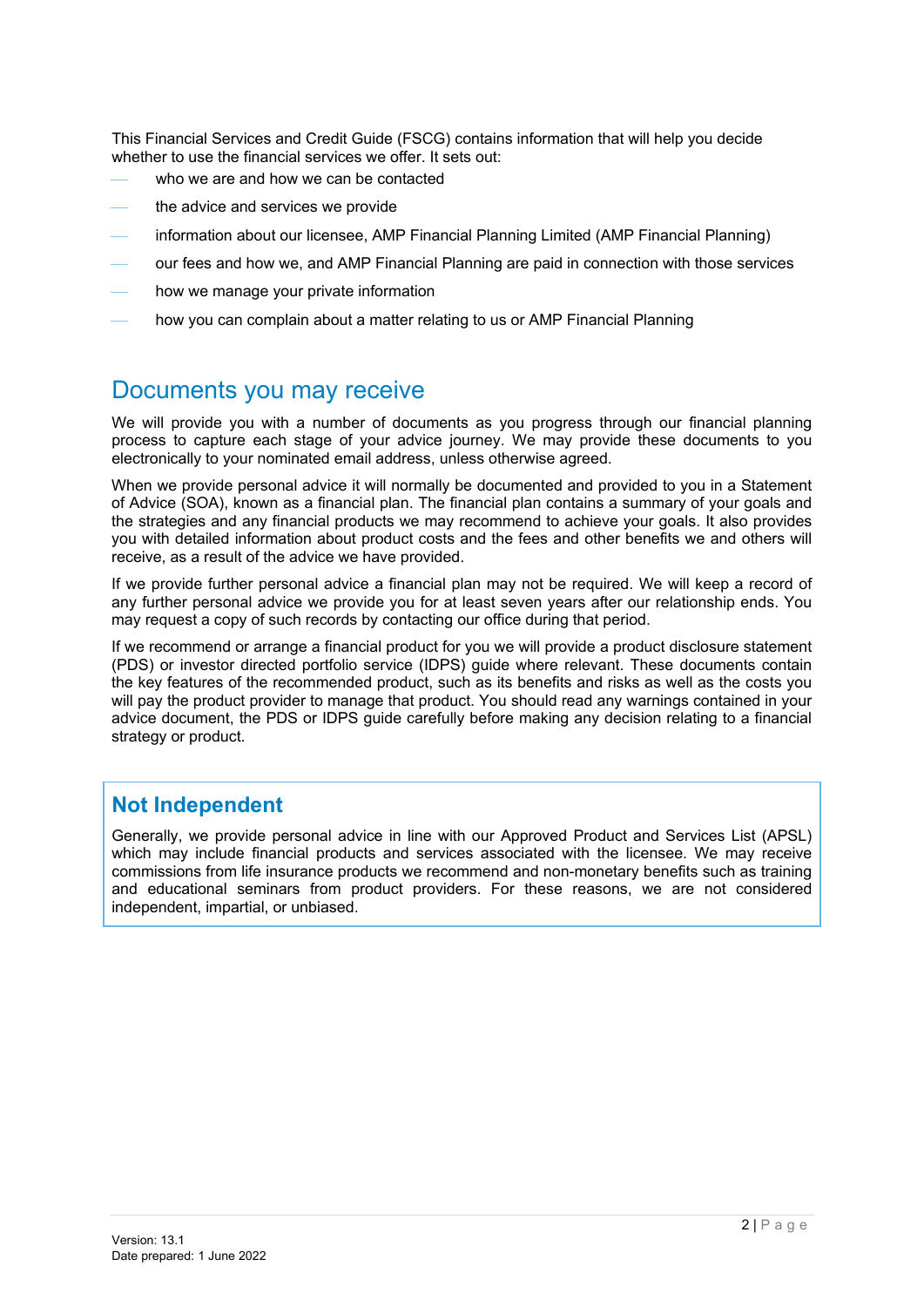# About our practice

#### **Summary of the business**

| <b>Name</b>                       | Beacon Financial Planning Pty Ltd trading as Beacon Aged Care and<br>Retirement Advisers as Trustee of the The Gordon Family Trust (2) |
|-----------------------------------|----------------------------------------------------------------------------------------------------------------------------------------|
| <b>Australian Business Number</b> | 51 165 025 582                                                                                                                         |
| <b>Australian Company Number</b>  | 51 165 025                                                                                                                             |
| Authorised representative number  | 1233254                                                                                                                                |

#### **Our office contact details**

| <b>Address</b> | Ground Floor, Suite 1<br>555 Coronation Drive<br>Toowong QLD 4066 |
|----------------|-------------------------------------------------------------------|
| <b>Phone</b>   | 1800 232 000                                                      |
| <b>Fax</b>     | 07 3056 3255                                                      |
| <b>Email</b>   | info@beaconfp.com.au                                              |
| <b>Website</b> | www.beaconfp.com.au                                               |

This guide provides information about our advisers including their contact details, qualifications, experience, the services they may offer and financial products they can provide advice on.

Beacon Financial Planning Pty Ltd has more than one office. This FSCG details information about our practice only. You can obtain the FSCG for other offices by contacting them on the details below.

#### **Southport Office office contact details**

| <b>Address</b> | Mansions East, Suite 4<br>181 Ashmore Road<br>Benowa QLD 4217 |
|----------------|---------------------------------------------------------------|
| <b>Phone</b>   | 1800 232 000                                                  |
| <b>Fax</b>     | 07 3056 3255                                                  |
| <b>Email</b>   | info@beaconfp.com.au                                          |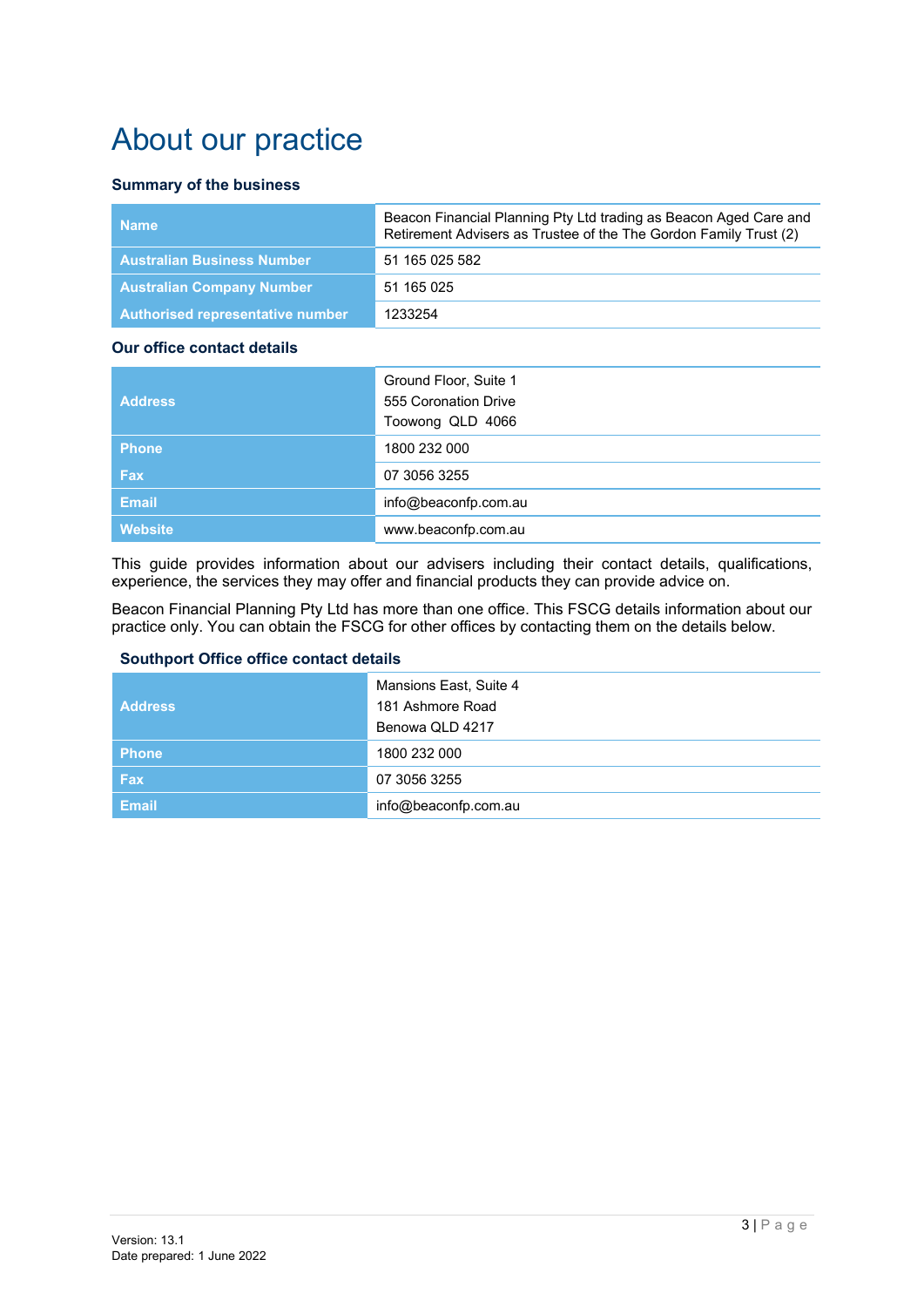# Our advice and services

We can provide you with personal and general advice about specific services and financial products listed below. We can also arrange for financial products to be issued without advice from us. In some cases, we may not be able to distribute a financial product to you under non-personal advice if your circumstances do not fit within a product's target market.

Individual advisers within our practice may not be qualified to provide advice in all of the services and products noted below. Their individual profile guides will note any limitations to the advice they are qualified to provide. At all times we will ensure the appropriate adviser is available to you to provide advice consistent with your goals.

The following table sets out the areas of advice we can help you with as well as the products and services we can arrange.

Any additional advice or services we can offer you, or limitations to the list below, will be outlined in **Our Financial Advisers and Credit Advisers** on page [12.](#page-11-0)

|           | We can provide financial advice in relation to:                |                                           | We can provide advice and arrange the following<br>products and services:                                    |
|-----------|----------------------------------------------------------------|-------------------------------------------|--------------------------------------------------------------------------------------------------------------|
|           | Investment strategies (strategic asset<br>allocation)          |                                           | Superannuation, including retirement savings<br>accounts                                                     |
|           | Budget and cash flow management                                |                                           | Managed investments                                                                                          |
|           | Debt management (including borrowing for<br>personal purposes) |                                           | Investor directed portfolio services (for<br>example, administration platforms)                              |
|           | Salary packaging                                               |                                           | Deposit and payment products (for example                                                                    |
|           | Superannuation strategies and retirement<br>planning           | non-cash payment products)                | term deposits, cash management accounts and                                                                  |
|           | Personal insurance                                             |                                           | Retirement income streams, including pensions<br>and annuities                                               |
|           | Centrelink and other government benefits                       |                                           | Personal and group Insurance (life cover,                                                                    |
| Aged care |                                                                | disability, income protection and trauma) |                                                                                                              |
|           |                                                                |                                           | Life investment products including whole of life,<br>endowment and bonds                                     |
|           |                                                                |                                           | Arranging for listed securities, shares and<br>debentures to be bought and sold via a<br>platform and broker |

AMP Financial Planning maintains an approved products and services list from a diversified selection of approved Australian and International provides, including companies related to AMP Financial Planning. These have been researched by external research houses as well as our in-house research team.

AMP Financial Planning periodically reviews these products to ensure that they remain competitive with similar products that address similar client needs and objectives. Generally, we recommend products that are on the approved products and services list. However, if appropriate for your needs, we may, subject to AMP Financial Planning's approval, recommend other products.

A copy of the approved products and services list can be supplied to you upon request.

If we recommend a new platform or portfolio administration service, we use those approved by AMP Financial Planning. These services may include those issued by companies related to AMP Financial Planning.

As at October 2021, the lenders whose products are most commonly recommended by accredited mortgage consultants authorised by AMP Financial Planning are Macquarie Bank, NAB, AMP Bank, AFG Home Loans, Commonwealth Bank and ANZ.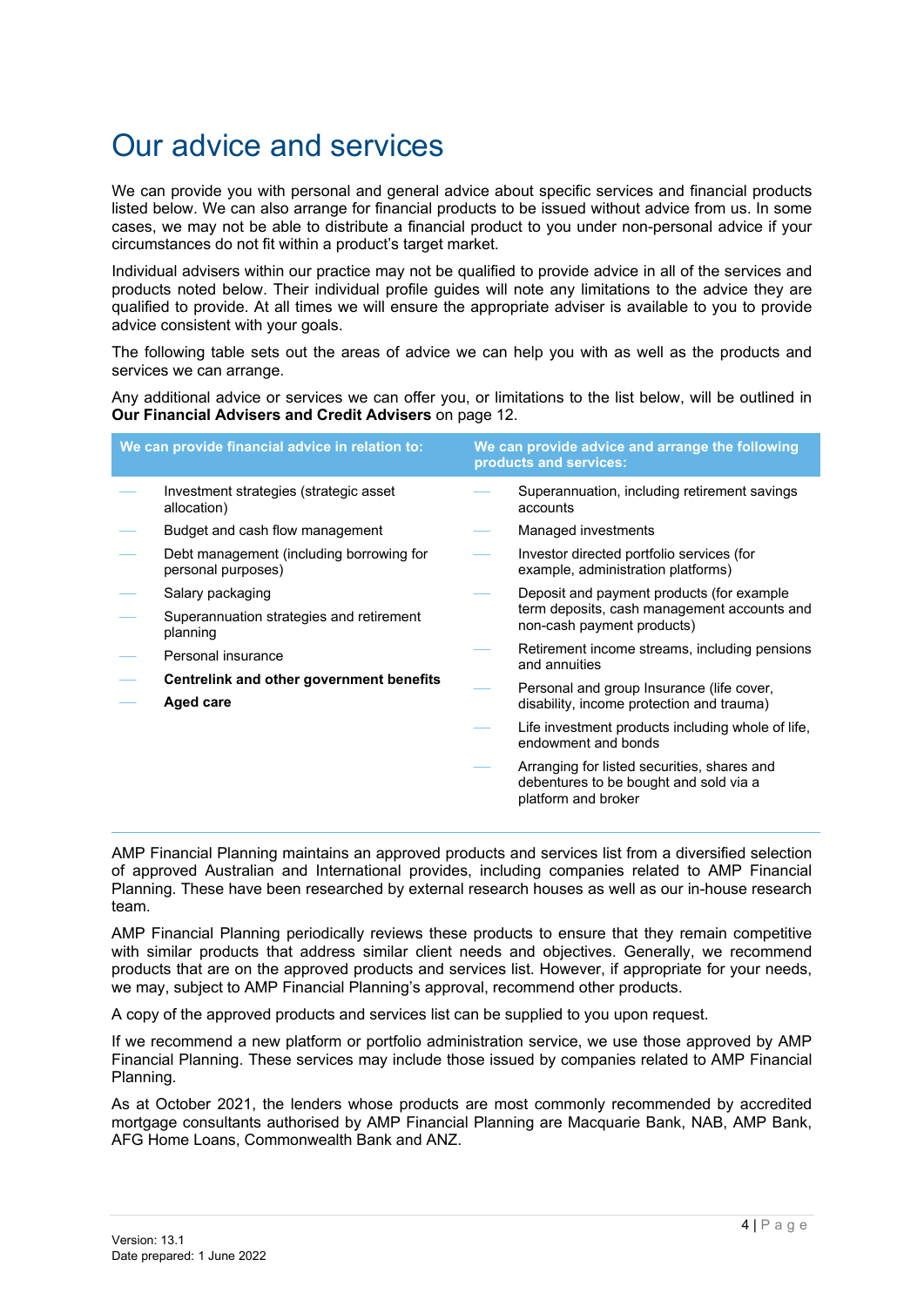### Tax implications of our advice

Under the Tax Agent Services Act 2009, Beacon Financial Planning Pty Ltd, trading as Beacon Aged Care and Retirement Advisers is authorised by the Tax Practitioners Board to provide tax (financial) advice services on matters that are directly related to the nature of the financial planning advice provided to you. We will not consider any other tax matters in our advice to you. Where tax implications are discussed they are incidental to our recommendations and only included as an illustration to help you decide whether to implement our advice.

### Transaction services

We can arrange to complete transactions for you on limited types of financial products where we can take your instructions and arrange for the transaction to be completed, without providing personal advice. If you wish to proceed without our advice, we will ask you to confirm your instructions, which will be documented in writing. We will keep a record of this documentation for seven years after the end of our relationship. You may request a copy of such records by contacting our office during that period.

#### Your relationship with us and using our services

You can contact us directly with any instructions relating to your financial products. This includes giving us instructions by telephone, mail or email. We can only accept your instructions via email once you have signed an authority form.

We will work with you to agree what advice and services we will provide and when and how often we will provide them.

Where you agree to annual advice and services, the details will be documented and provided to you in an advice or service agreement. This includes the frequency of contact between us, service standards that may apply, any fee arrangements and how the agreement can be terminated.

If at any time you wish to terminate your relationship with us, please contact us using the details shown in this guide.

### Changing service providers

To ensure that you are provided at all times with servicing to meet your financial needs, we may transfer our rights and obligations under our servicing arrangement with you to another financial planning practice within the AMP network or transfer our servicing rights with you to another licensee (the new service provider). If we do this, the new service provider will provide the servicing to you and will be entitled to the agreed fees. The new service provider will enter into a new servicing arrangement with you. We'll write to you in advance of a transfer occurring, to introduce your new service provider. You may notify your new service provider at any time if you want to vary or end your servicing arrangements.

To ensure that you are provided at all times with ongoing servicing to meet your financial needs, we may transfer our rights and obligations under our servicing arrangement with you to another adviser or financial planning practice within the AMP network or to another AMP licensee (the new service provider). If we do this, the new service provider will provide the servicing to you and will be entitled to the agreed fees. The new adviser will also take over the rights and obligations on the same terms and conditions set out in the servicing arrangement and we will be released from those rights and obligations. We will write to you in advance of a transfer occurring, to introduce your new service provider. You may notify your new service provider at any time if you want to vary or end your servicing arrangements.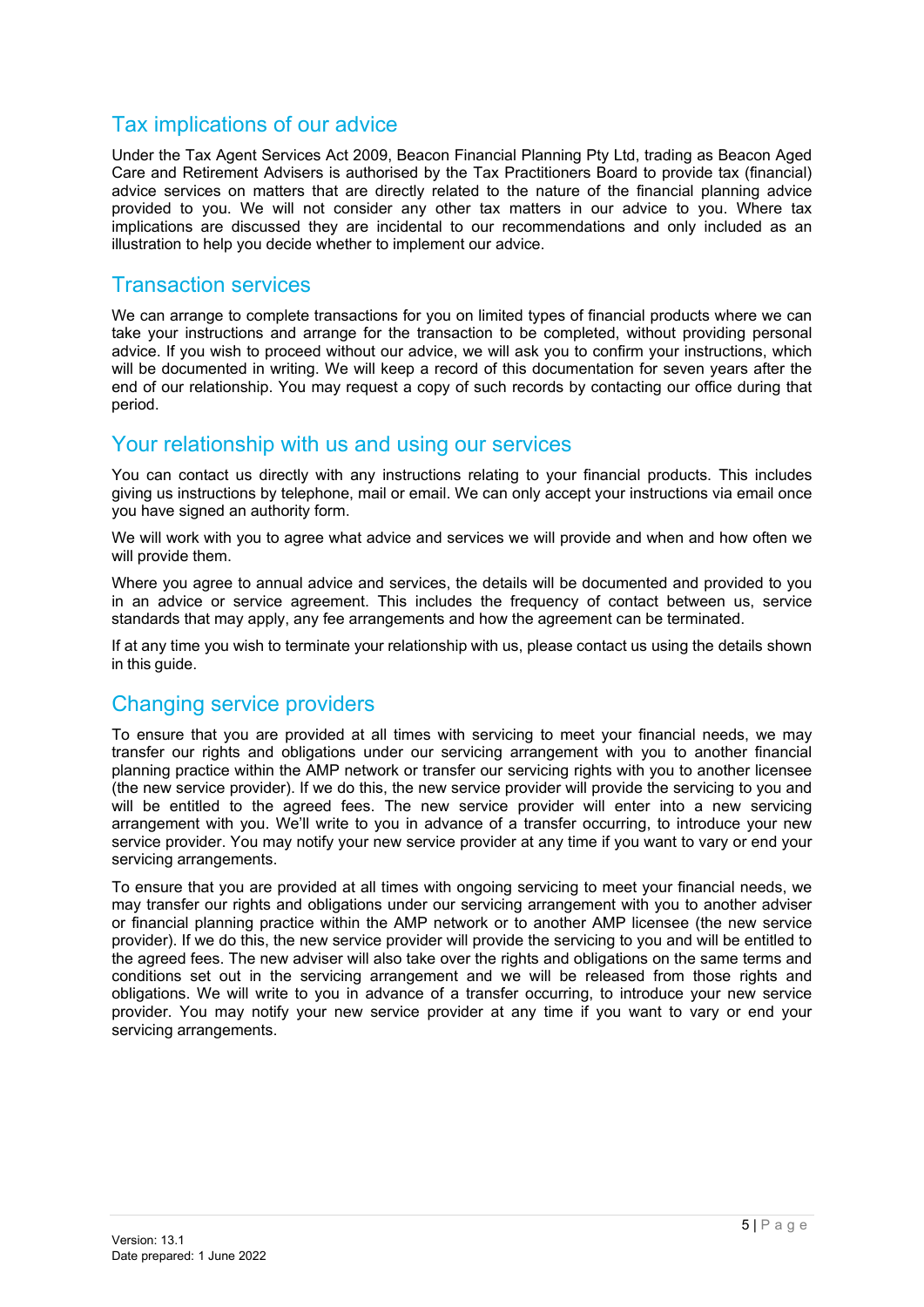## Providing information to us

It is important that we understand your circumstances and goals, so that we can provide you with appropriate advice and services. You have the right not to provide us with any personal information. Should you choose to withhold information, or if information you provide is incomplete or inaccurate the advice or services we provide you may not be appropriate for you.

It is also important that you keep us up to date by informing us of any changes to your circumstances so we are able to determine if our advice continues to be appropriate.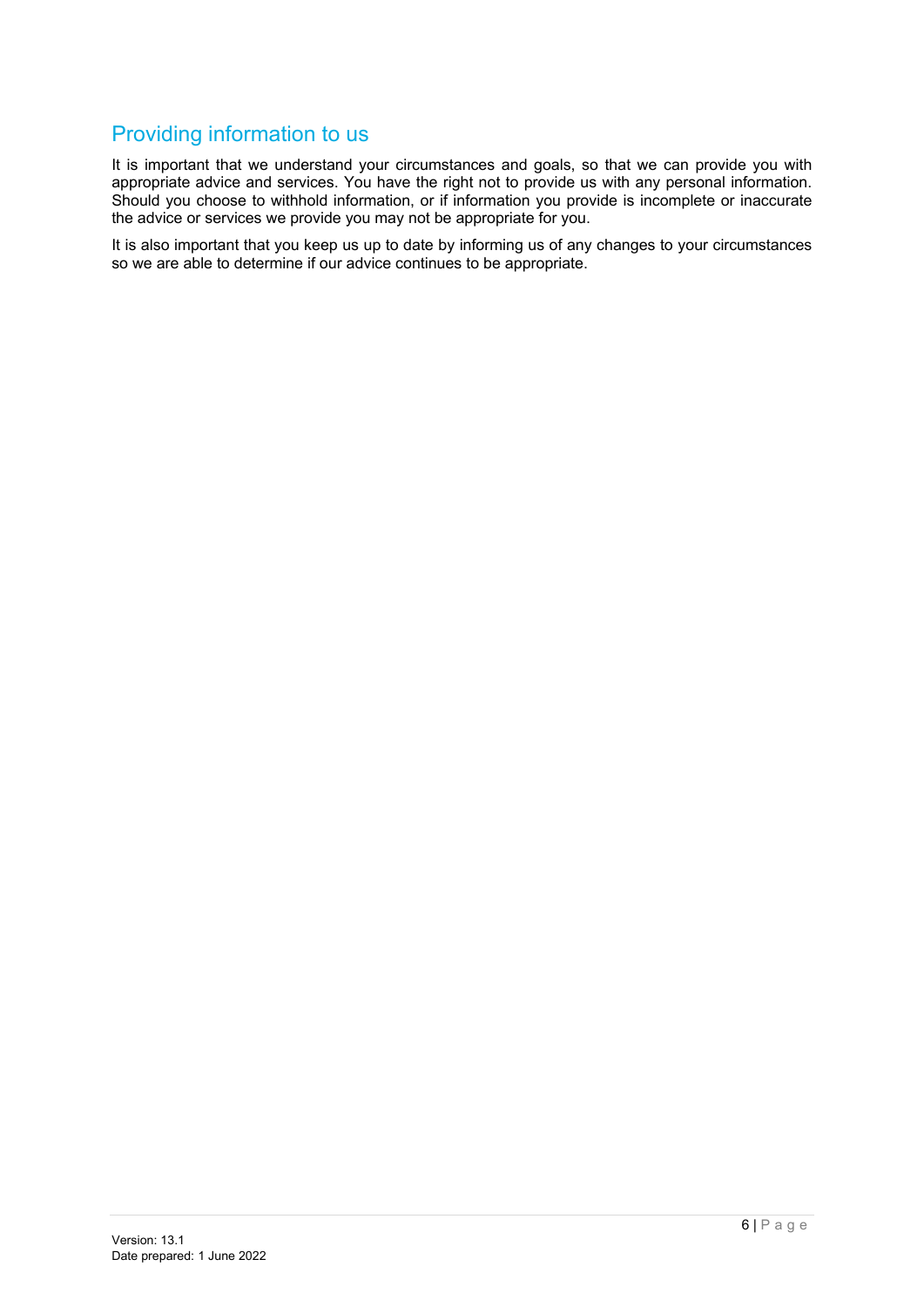# Our fees

The actual fee charged to you will depend on the nature of the advice or service we provide. We will discuss and agree the actual fees with you before we proceed. The following section outlines the types of fees that may apply:

The fees charged for our advice and services may be based on a combination of:

A set dollar amount; or

Our agreed advice and service fees may include charges for:

Initial advice

#### **Payment methods**

We offer you the following payment options for payment of our advice and service fees:

BPAY, direct debit (savings), credit card or cheque; and

All permissible fees and commissions will be paid directly to AMP Financial Planning as the licensee. It will then pass on the amounts due to us through its payment system. AMP Financial Planning charges our practice a Licensee Fee each year. The Licensee Fee is determined as an annual amount based on a number of factors, including our business revenue, the number of advisers and/or accredited mortgage consultants in the practice and a practice fee.

For more information on our services, please see our **Schedule of fees** attached or available on request.

### Fixed service fees

We offer the following services at these fees:

| <b>Service</b>                                                                              | Fee             |
|---------------------------------------------------------------------------------------------|-----------------|
| Aged Care Consultation and Strategic Statement of<br>Advice - Single Person going into care | \$1,870 inc gst |
| Aged Care Consultation and Strategic Statement of<br>Advice - Couple going into care        | \$2,420 inc gst |

#### Other costs

Where other costs are incurred in the process of providing our advice and services to you, you will be liable for these costs. However, we will agree all additional costs with you prior to incurring them.

#### Other benefits we may receive

The following are monetary and non-monetary benefits we may receive other than those explained above. These are not additional costs to you.

In addition to the payments we may receive for our advice and services, we may receive other support services or recognition from the licensee to help us grow our business. This could include education or training support, badging rights, technology, financing, events or other recognition we are eligible for. We may receive benefits from product issuers that may include non-monetary benefits that are valued at less than \$300. We may also participate in business lunches or receive corporate promotional merchandise tickets to sporting or cultural events and other similar items.

#### **Development, management and advice (DMA) run off payments**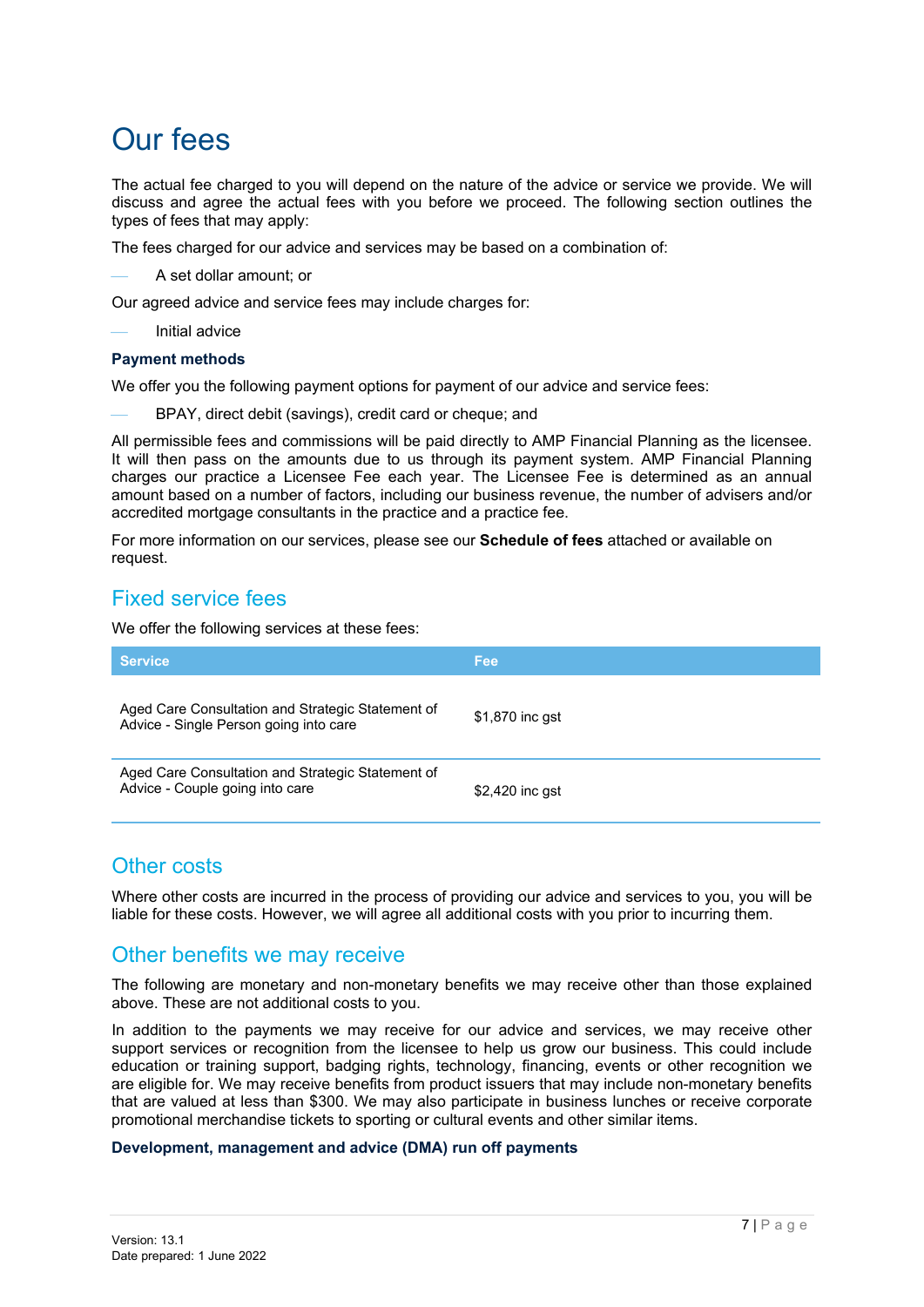Eligibility to receive DMA run off payments is dependent on us continuing to be authorised by and meeting standards set by AMP Financial Planning. From 31 January 2020 we will be eligible to receive run off payments based on the amount of advice revenue we generated in 2018. Advice revenue includes revenue directly attributable to advice provided to a client for an agreed fee. It excludes commissions from investment, insurance and banking products. These payments are to assist with our cashflow over 3 years as set out in the table below. Run off payments will not be made after January 2023.

| Year | ⊾Total annual amount <sup>।</sup> |
|------|-----------------------------------|
| 2021 | \$26,730.00                       |
| 2022 | \$13,365.00                       |

#### **Business buy-back option**

Where we request AMP Financial Planning to buy-back our business on or prior to 31 December 2021 and this is approved by AMP Financial Planning, then if we leave the financial services industry or can no longer appropriately service a selection of our clients, AMP Financial Planning will either look after our clients or appoint you to another adviser or financial planning practice within the AMP network.

If this happens, AMP Financial Planning makes available a facility for practices to transfer the servicing rights of their clients. The valuation will vary depending on certain factors including the annual recurring revenue of our practice and the level of our service standards.

#### **Personal and professional development**

AMP Financial Planning offers education, personal and professional development opportunities to our practice on an annual basis. Participation in these opportunities may be based on attainment of qualifying criteria or open eligibility.

#### **Education and professional development**

Provided we meet specific qualification criteria AMP Financial Planning will support the practice with up to 20% of the licensee fees payable by the practice to the licensee in 2017 to meet the training and education requirements for financial advisers as required by Financial Adviser Standards and Ethics Authority. We may also be eligible for education or training support to assist with the development of advisers in our practice. This support may be dependent on a number of factors including the experience of the adviser and their tenure at our practice.

The support mentioned above is paid by AMP Financial Planning directly to the education provider and not to us.

#### **Placement fees**

From time to time AMP Financial Planning will receive fees from brokers or product issuers (including AMP group companies) for arranging client participation in Initial Public Offerings (IPOs) of financial products. The fee, which is generally a percentage of the fee paid to the broker, varies from offer to offer and by the level of participation by AMP Financial Planning. We may share in this fee based on the level of participation by our clients.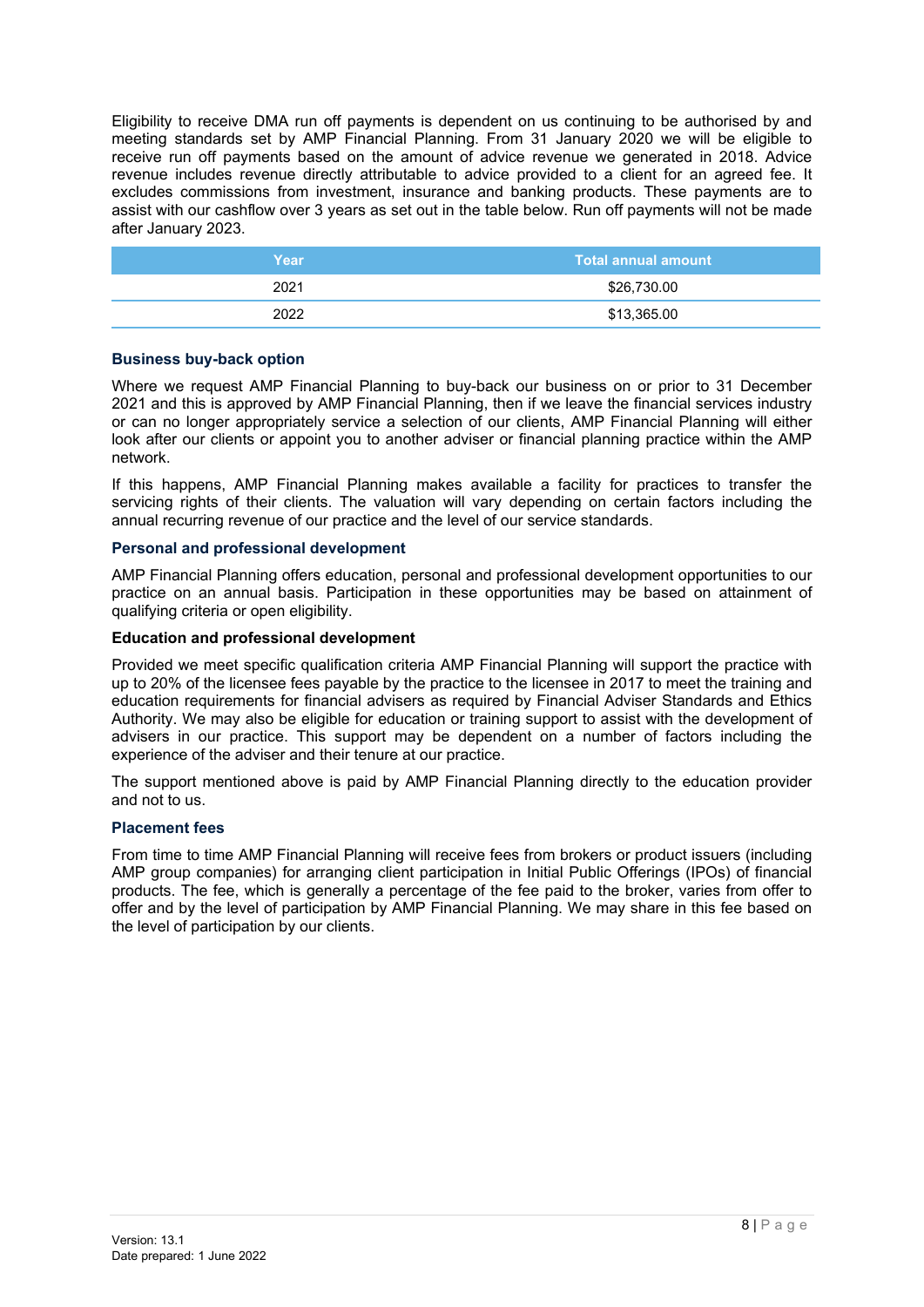# Relationships and associations

It is important that you are aware of the relationships that AMP Financial Planning has with providers of financial services and products as they could be seen to influence the advice you receive.

### About our licensee

AMP Financial Planning Pty Limited

ABN 89 051 208 327

Australian Financial Services Licensee and Australian Credit Licensee

Licence No: 232706

AMP Financial Planning has:

- Approved the distribution of this guide
- Authorised us to provide advice and other services as described in this guide
- Authorised us to provide credit assistance services to you

AMP Financial Planning's registered office is located at 33 Alfred Street, Sydney, NSW 2000.

### About the AMP Group

AMP Financial Planning is a member of the AMP group of companies. We can provide advice on products from a wide range of financial product providers, some of which are related or associated with AMP Financial Planning, namely:

| $\overline{\phantom{0}}$ | National Mutual Funds Management Limited — AMP Capital Funds Management Limited |                                 |                                             |
|--------------------------|---------------------------------------------------------------------------------|---------------------------------|---------------------------------------------|
| $\overline{\phantom{a}}$ | <b>NMMT Limited</b>                                                             | $\frac{1}{2}$ and $\frac{1}{2}$ | <b>AMP Capital Investors Limited</b>        |
| $\overline{\phantom{a}}$ | N.M. Superannuation Pty Limited                                                 |                                 | - AMP Superannuation Limited                |
|                          | ipac asset management limited                                                   |                                 | <b>Australian Securities Administration</b> |
| $\overline{\phantom{0}}$ | <b>AMP Bank Limited</b>                                                         |                                 | Limited (ASAL)                              |
|                          |                                                                                 |                                 | SuperConcepts Dty Ltd                       |

- SMSF Administration Solutions Pty Ltd
- SuperConcepts Pty Ltd

If we recommend a product issued by the AMP Group or a third party product issuer, they will benefit from our recommendation by receiving product, administration and investment fees, as well as fees paid by fund managers to distribute their product. These fees are all disclosed in the relevant PDS or IDPS guide.

Authorised representatives and/or staff employed in our business may hold shares in AMP Limited, whose share price may be favourably affected by the sale of products issued by AMP Group companies.

### AMP Financial Planning's relationships with other companies

From time to time, AMP Services Limited (ASL) may facilitate access to AMP Financial Planning and its authorised representatives for issuers to train or educate AMP Financial Planning and its authorised representatives on their products.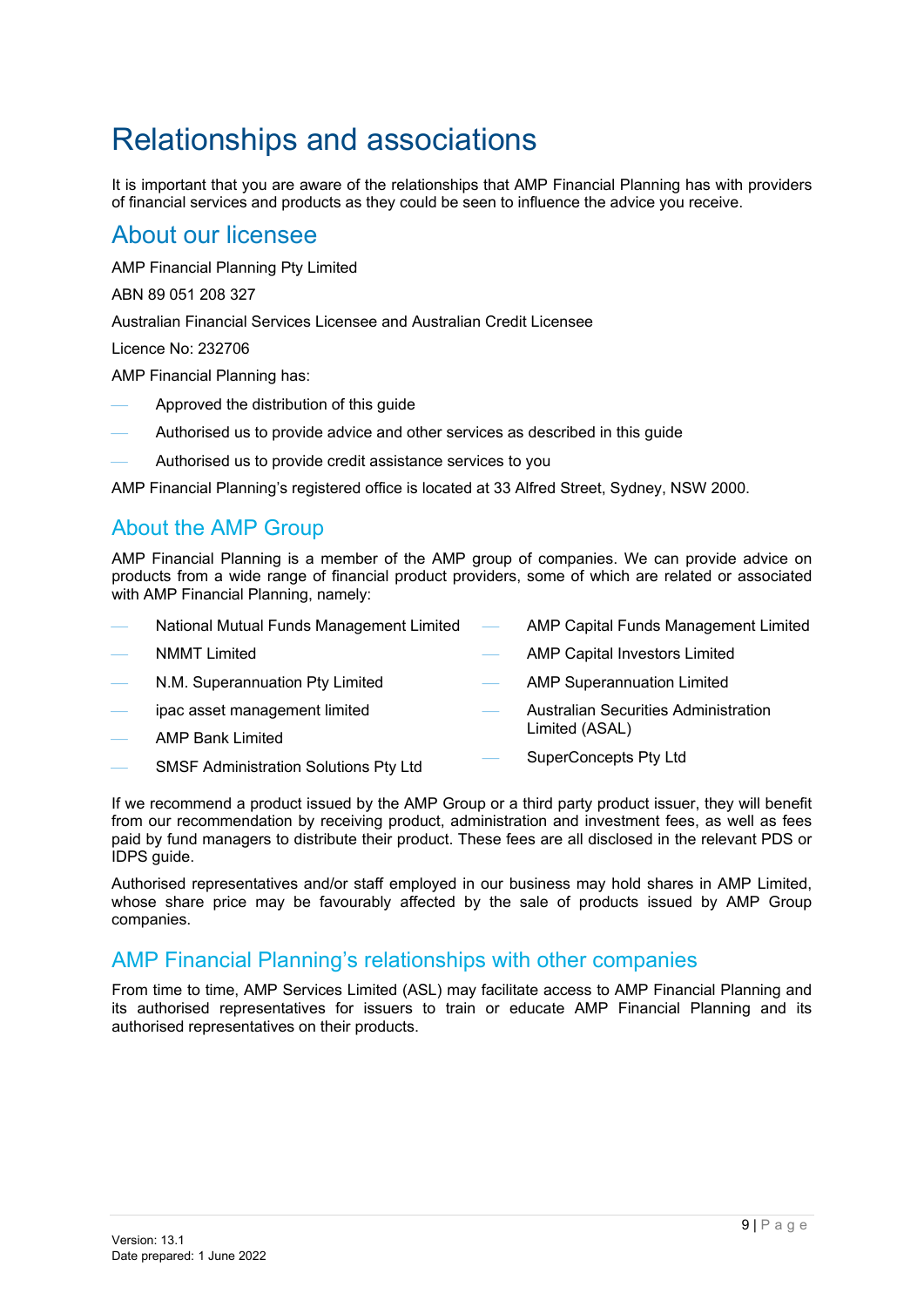# Confidence in the quality of our advice

If at any time you feel like you are not satisfied with our services, the following will help you understand your options and find a resolution.

- Contact your adviser and tell them about your complaint.
- If your complaint is not satisfactorily resolved within three business days, please contact AMP Financial Planning:
	- Phone 1800 812 388
	- Email [advicecomplaints@amp.com.au](mailto:advicecomplaints@amp.com.au)
	- In Writing:
		- **AMP Financial Planning Limited**

#### **Attention: Head of Advice Complaints and Client Remediation**

- 33 Alfred Street
- Sydney NSW 2000
- They will try to resolve your complaint quickly and fairly. They will provide you with a decision in respect to your complaint within 30 days of us receiving it.
- We note that in some circumstances, it may not be possible for us to completely resolve a complaint within this timeframe. If you do not agree with our decision in respect of your complaint, or are otherwise unsatisfied with our response, you may escalate your complaint to one of the following External Dispute Resolution Schemes listed in the following table.

| Any issues relating to financial<br>advice, investments,<br>superannuation, insurance matters,<br>or credit matters | <b>Australian Financial Complaints Authority (AFCA)</b><br>GPO Box 3<br>Melbourne VIC 3001<br>1800 931 678<br>www.afca.org.au<br>info@afca.org.au |
|---------------------------------------------------------------------------------------------------------------------|---------------------------------------------------------------------------------------------------------------------------------------------------|
| Any issue relating to your personal<br>information                                                                  | <b>The Privacy Commissioner</b><br>GPO Box 5218<br>Sydney NSW 2001<br>1300 363 992<br>privacy@privacy.gov.au                                      |

You may also contact the **Australian Securities & Investments Commission (ASIC)** on 1300 300 630 (free call info line) to make a complaint and obtain information about your rights.

### Professional indemnity insurance

We maintain professional indemnity insurance to cover our advice and the recommendations provided by your adviser. AMP Financial Planning is also covered by professional indemnity insurance and this satisfies the requirements imposed by the Corporations Act 2001 and National Consumer Credit Protection Act. The insurance covers claims arising from the actions of former employees or representatives of AMP Financial Planning, even where subsequent to these actions they have ceased to be employed by or act for AMP Financial Planning.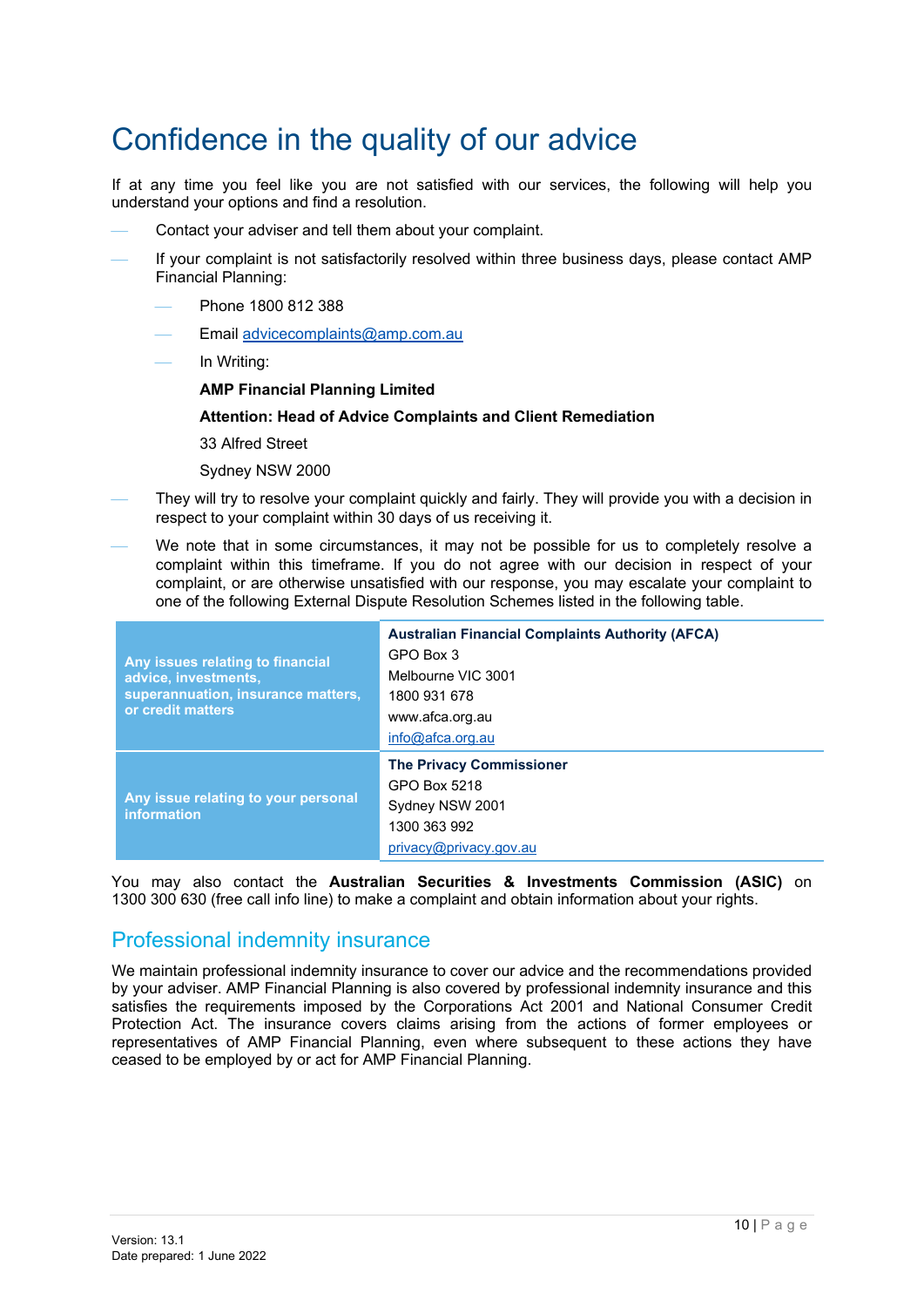# Your privacy

We are committed to protecting your privacy. Below we outline how we maintain the privacy of the information we collect about you.

## Privacy collection statement

As part of the financial planning process, we need to collect information about you. Where possible we will obtain that information directly from you, but if authorised by you we may also obtain it from other sources such as your employer or accountant. If that information is incomplete or inaccurate, this could affect our ability to fully or properly analyse your needs, objectives and financial situation, so our recommendations may not be completely appropriate or suitable for you.

We are also required under the Anti-Money-Laundering and Counter-Terrorism Financing Act (AML/CTF) 2006 to implement client identification processes. We will need you to present identification documents such as passports and driver's licences in order to meet our obligations.

We keep your personal information confidential, and only use it in accordance with our Privacy Policy. Some of the ways we may use this information are set out below:

- Your adviser and AMP Financial Planning may have access to this information when providing financial advice or services to you;
- Your adviser may, in the future, disclose information to other financial advisers, brokers and those who are authorised by AMP Financial Planning to review customers' needs and circumstances from time to time, including other companies within the AMP group (the Group);
- Your information may be disclosed to external service suppliers both here and overseas who supply administrative, financial or other services to assist your adviser and the Group in providing financial advice and services to you. A list of countries where these service providers are located can be found in the Group Privacy Policy;
- Your information may be used to provide ongoing information about opportunities that may be useful or relevant to your financial needs through direct marketing (subject to your ability to optout as set out in the Group Privacy Policy);
- Your information may be disclosed as required or authorised by law and to anyone authorised by you.

Your adviser and AMP Financial Planning will continue to take reasonable steps to protect your information from misuse, loss, unauthorised access, modification or improper disclosure. You can request access to the information your adviser or AMP Financial Planning holds about you at any time to correct or update it as set out in the Group Privacy Policy. The Group Privacy Policy also contains information about how to make a complaint about a breach of the Australian Privacy Principles.

For a copy of the Group's Privacy Policy visit<http://www.amp.com.au/privacy> or you can contact us.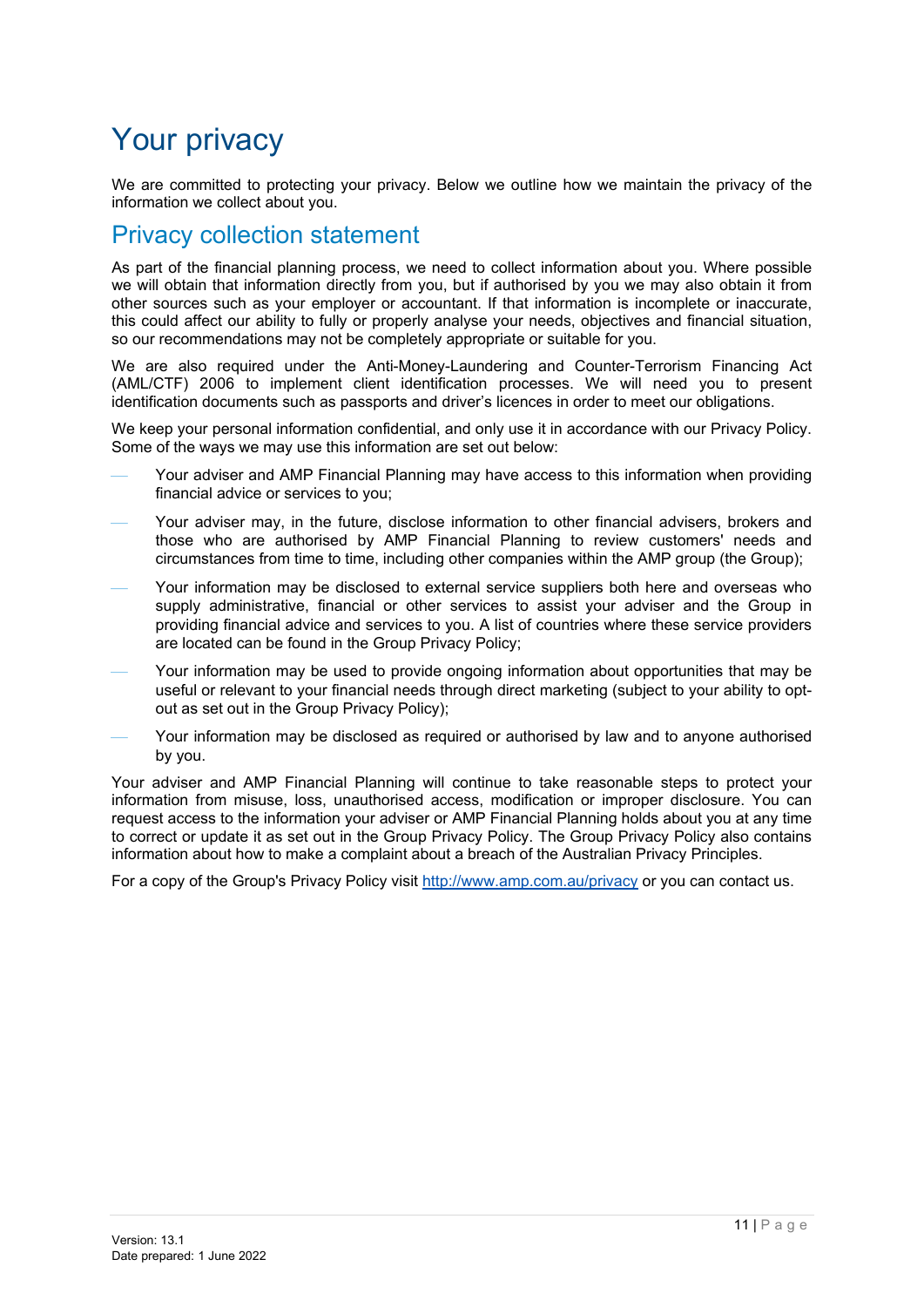# <span id="page-11-0"></span>Our financial advisers and credit advisers

## About Jason Gordon

| <b>Phone</b>                            | 07 3155 5490                 |
|-----------------------------------------|------------------------------|
| <b>Email</b>                            | jason.gordon@beaconfp.com.au |
| Authorised representative number        | 448583                       |
| <b>Credit representative number</b>     | 448584                       |
|                                         |                              |
| <b>Qualifications (Finance related)</b> |                              |
| Diploma of Financial Planning           |                              |
|                                         |                              |

# Bachelor of Business (Accounting)

## The advice and services I can provide

I am authorised to provide the services listed in the **Our advice and services** section of this guide.

I am also a credit representative of AMP Financial Planning and am authorised to provide strategic debt advice regarding how to structure debt, suitability of existing loan structures and repayment options. I am not authorised to provide credit assistance. If you require advice involving mortgages or other lending products, I can refer you to an accredited mortgage consultant.

## How I am paid

I receive the following from our practice:

- salary
- dividends
- equity in practice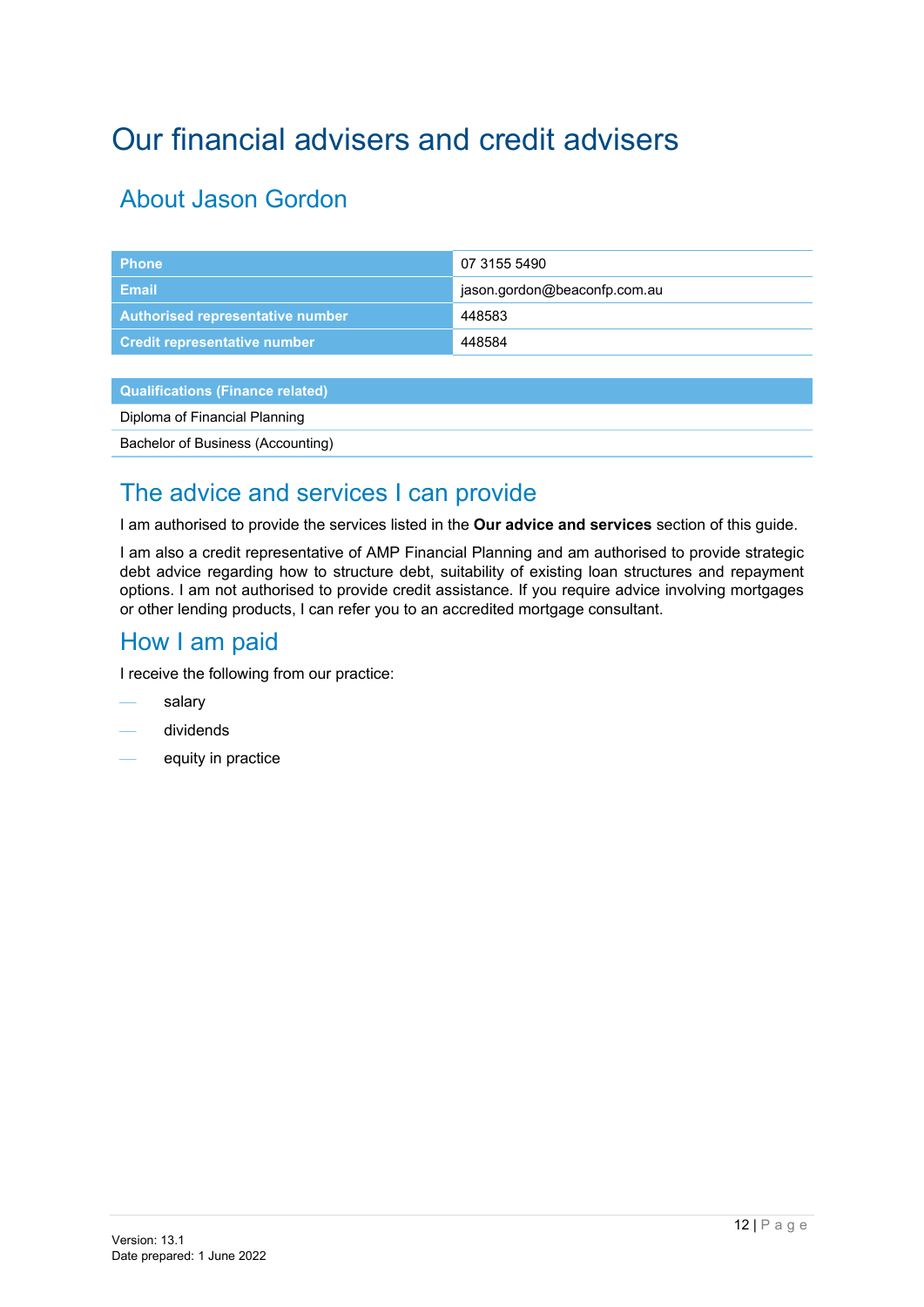## About Natalie Gordon

| <b>Phone</b>                            | 07 3155 5490                   |
|-----------------------------------------|--------------------------------|
| <b>Email</b>                            | natalie.gordon@beaconfp.com.au |
| Authorised representative number        | 441211                         |
| <b>Credit representative number</b>     | 448584                         |
|                                         |                                |
| <b>Qualifications (Finance related)</b> |                                |
| Diploma of Financial Planning           |                                |
| <b>Professional memberships</b>         |                                |

FPA - Financial Planning Association

## The advice and services I can provide

I am authorised to provide the services listed in the **Our advice and services** section of this guide.

I am also a credit representative of AMP Financial Planning and am authorised to provide strategic debt advice regarding how to structure debt, suitability of existing loan structures and repayment options. I am not authorised to provide credit assistance. If you require advice involving mortgages or other lending products, I can refer you to an accredited mortgage consultant.

## How I am paid

I receive the following from our practice:

- salary
- dividends
- equity in the practice